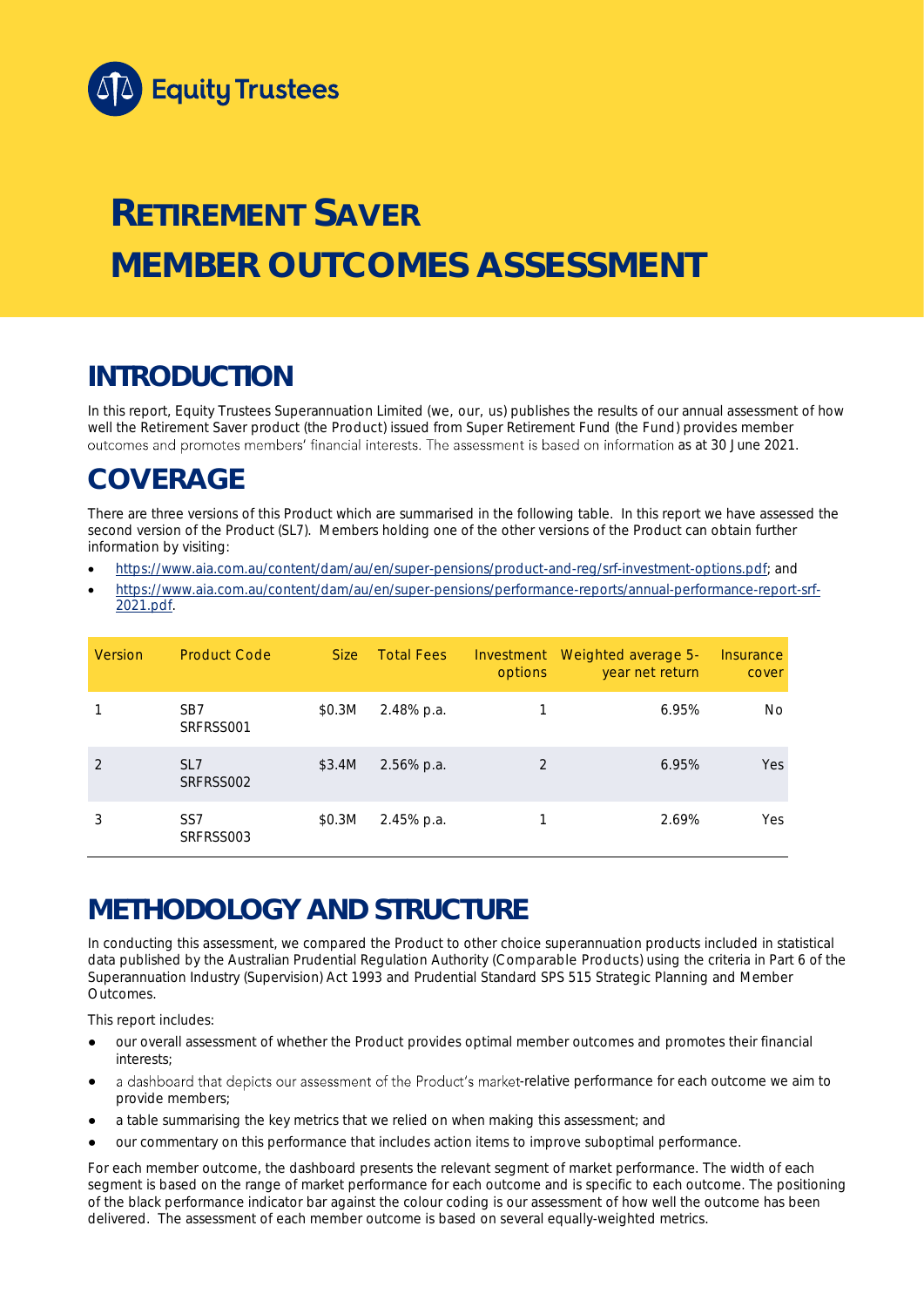Accordingly, if one metric is outside our tolerance level it doesn't automatically mean the entire member outcome is outside our tolerance level.



*Example dashboard for illustrative purposes only*

The target is generally the average position of the Comparable Products while the tolerance level is the trigger for us to consider any necessary actions to improve member outcomes.

Please visit our [website](https://www.eqt.com.au/superannuation) to view a short video that provides more information about the operation of the dashboard.

## **OVERALL ASSESSMENT**

Having carefully considered the comparisons of the Product with Comparable Products set out in this report, including the dashboards, metrics, commentary, and other relevant information available to us at the time of writing, we have concluded that as a result of the following factors the Product is promoting members' financial interests:

- 1. the fees and costs that affect the return to members are not appropriate having regard to their financial interests;
- 2. the net returns for the Product (i.e. returns after deducting all fees, costs and taxes) are consistent with market rates;
- 3. the level of investment risk for the Product is acceptable in relation to the net returns generated;
- 4. the investment strategy for the Product is appropriate;
- 5. the options, benefits and facilities offered in the Product are appropriate for members;
- 6. the insurance premium charged for the Product does not inappropriately erode members' account balances;
- 7. the insurance strategy for the Product is appropriate; and
- 8. the scale of the Product and the Fund does not disadvantage members.

### **ACTION ITEMS**

To reduce fees and improve net returns:

- we have secured fee reductions for the Fund which will take effect by 30 June 2022;
- we will continue discussions with AIA to further reduce costs and bring the fees within our tolerance level;
- fee reductions will be addressed in the Fund's Strategic Business Plan for the financial years 2023-25.

## **DASHBOARD**

## **STRATEGIC CONTEXT**

Working together with the Fund's Promoter, AIA Australia (AIA), the Fund's purpose is to enhance retirement outcomes by providing products that allow members to accumulate retirement savings, receive retirement income and protect their assets.

To support this purpose, our goals for the Fund are to enhance members' retirement balances through reduced fees, provide members with confidence through reliable and clear delivery of regulatory compliance, satisfy members through engaging member service that assists them grow their account balances and grow member balances through competitive investment returns in line with stated objectives and targets. The Product is a choice accumulation product.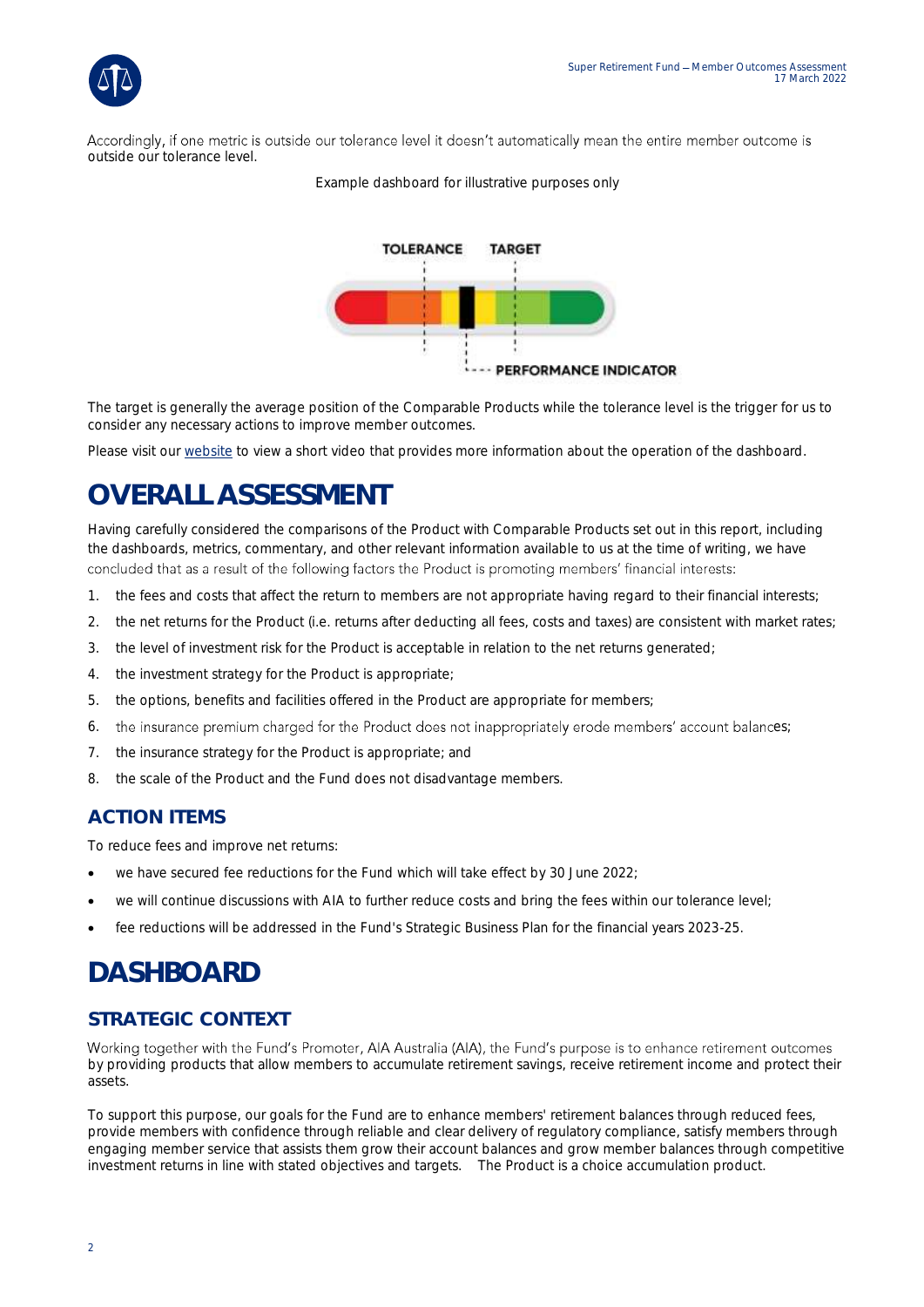

### **INVESTMENT RISK AND RETURN**



#### Commentary

The performance indicator measures the average investment risk and return of all investment options in the Product over one, three, five and 10-year periods.

The performance indicator, which does not meet our target and is within our tolerance level, is based on an equal weighting of all the metrics in the above table.

Appendix 1 displays the returns for each investment option available in the Product and its weighted average returns over these periods.

This commentary focuses on the five-year weighted average return to 30 June 2021, and the weighted average number of negative annual returns for the 10 years to this date. When reading this commentary, it's important to bear in mind that past performance is not a reliable indicator of future performance.

Over the five years to 30 June 2021 the major detractors from investment performance were fees, asset allocation and manager underperformance.

To reduce fees and improve net returns:

- we have secured fee reductions which will take effect by 30 June 2022;
- we will continue discussions with AIA to further reduce costs and bring the fees within our tolerance level;
- fee reductions will be addressed in the Fund's Strategic Business Plan for the financial years 2023-25; and
- we have recently increased the allocation to listed equities (Australian Shares and Global Property Securities) and Private Equity (Unlisted Infrastructure) for investment options that invest into more than one asset class.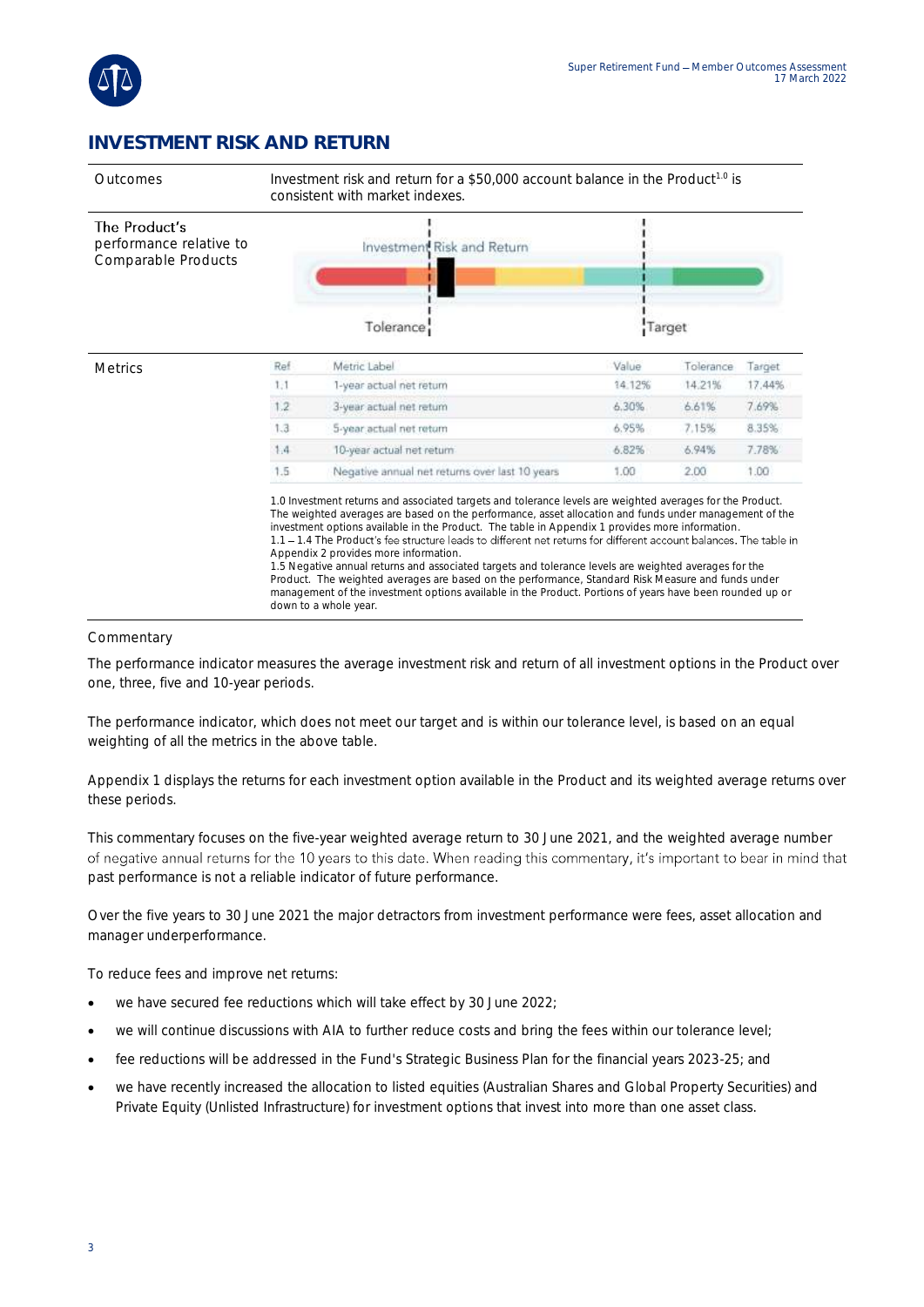

Investment risk, as measured by the weighted average number of negative annual returns for the Product over the 10 years to 30 June 2021 met our target. No remedial action is required as a result of this assessment.

Therefore, we consider the:

- investment strategy for the Product is appropriate because the weighted average returns are within tolerance level; and
- investment risk is acceptable in relation to the net returns generated because the weighted average number of negative returns is within tolerance level.

## **FEES AND COSTS**

| Fees (gross of tax) for a \$50,000 account balance are consistent with market rates. <sup>3.0</sup> |                     |                             |           |        |  |
|-----------------------------------------------------------------------------------------------------|---------------------|-----------------------------|-----------|--------|--|
|                                                                                                     |                     |                             |           |        |  |
|                                                                                                     |                     |                             |           |        |  |
| Ref                                                                                                 | Metric Label        | Value                       | Tolerance | Target |  |
| 3.1                                                                                                 | Administration fees | 0.33%                       | 0.65%     | 0.40%  |  |
| 3.2                                                                                                 | Investment fees     | 2.23%                       | 0.85%     | 0.60%  |  |
| 3.3                                                                                                 | Total fees          | 2.56%                       | 1.50%     | 1.00%  |  |
|                                                                                                     |                     | Fees and Costs<br>Tolerance |           | Target |  |

#### Commentary

This table lists the Product's administration and investment fees. Other fees may be payable which are set out in the Product's disclosure documents.

The performance indicator measures administration and investment fees together against Comparable Products.

The performance indicator, which is outside our tolerance level is based on an equal weighting of each metric in the above table.

As a result, we are not comfortable that the current fees and costs are consistent with market rates and therefore, do not advance members' financial interests.

To reduce fees and improve net returns:

- we have secured fee reductions for the Fund which will take effect by 30 June 2022;
- we will continue discussions with AIA to further reduce costs and bring the fees within our tolerance level; and
- fee reductions will be addressed in the Fund's Strategic Business Plan for the financial years 2023-25.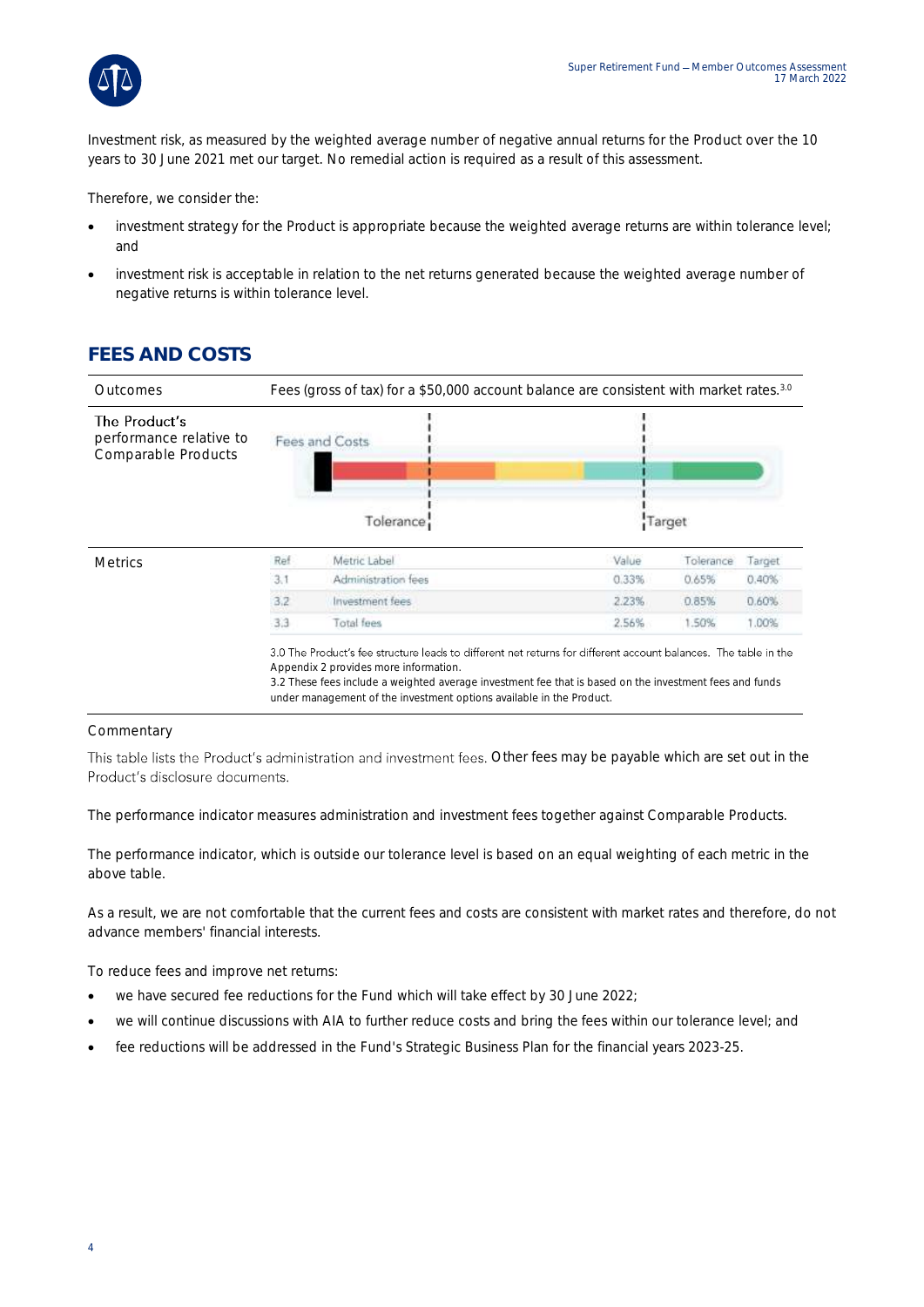

### **INSURANCE CLAIM MANAGEMENT**

| Outcomes                                                        | Valid claims are accepted and paid in a timely manner. |                                                 |       |                            |        |  |
|-----------------------------------------------------------------|--------------------------------------------------------|-------------------------------------------------|-------|----------------------------|--------|--|
| The Product's<br>performance relative to<br>Comparable Products |                                                        |                                                 |       | Insurance Claim Management |        |  |
|                                                                 |                                                        | Tolerance:                                      |       | Target                     |        |  |
| <b>Metrics</b>                                                  | Ref                                                    | Metric Label                                    | Value | Tolerance                  | Target |  |
|                                                                 | 5.1                                                    | Insurer's declined claims ratio - life cover.   | 0.00% | 3.70%                      | 2.42%  |  |
|                                                                 | 5.2                                                    | Insurer's average time to decision - life cover | 0.75  | 2.03                       | 1.37   |  |
|                                                                 | 5.3                                                    | Insurer's declined claims ratio - TPD cover.    | 0.00% | 17.30%                     | 12.27% |  |
|                                                                 | 5.4                                                    | Insurer's average time to decision - TPD cover  | 5.28  | 5.80                       | 5.01   |  |
|                                                                 | 5.7                                                    | Insurance-related EDR complaints                | 1.30  | 2.37                       | 1.01   |  |

#### Commentary

The performance indicator measures the acceptance of insurance claims, the timeliness of claim decision-making and the quality of the claims process against Comparable Products.

The performance indicator, which meets our target, is based on an equal weighting of all the metrics in the above table.

The insured benefits in this Product are supported by retail life insurance policies. For this suite of policies, in the year ended 30 June 2021 the Fund's Insurer paid:

- 29 death benefit claims; and
- 1 TPD benefit claim.

As no claims were denied, no remedial action is required as a result of this assessment.

The average time to decision does not meet our target and is within our tolerance level. No remedial action is required as a result of this assessment.

The number of insurance-related complaints that have been made to the Australian Financial Complaints Authority does not meet our target and is within tolerance level. No remedial action is required as a result of this assessment.

As a result, we are comfortable that valid claims are accepted and paid in a timely manner.

All insurance cover is voluntary. We believe that the appropriate level of insurance cover is a balance between the amount of cover required (based on the maintenance of the member's, and their dependants', standard of living in the event of a claim) and the affordability of that cover for the member.

Members have the opportunity to seek personal financial advice if required, select their own level of insurance cover and cancel their cover if no longer required. Therefore:

- the insurance premiums charged for the Product do not inappropriately erode members' account balances; and •
- the insurance strategy for the Product is appropriate.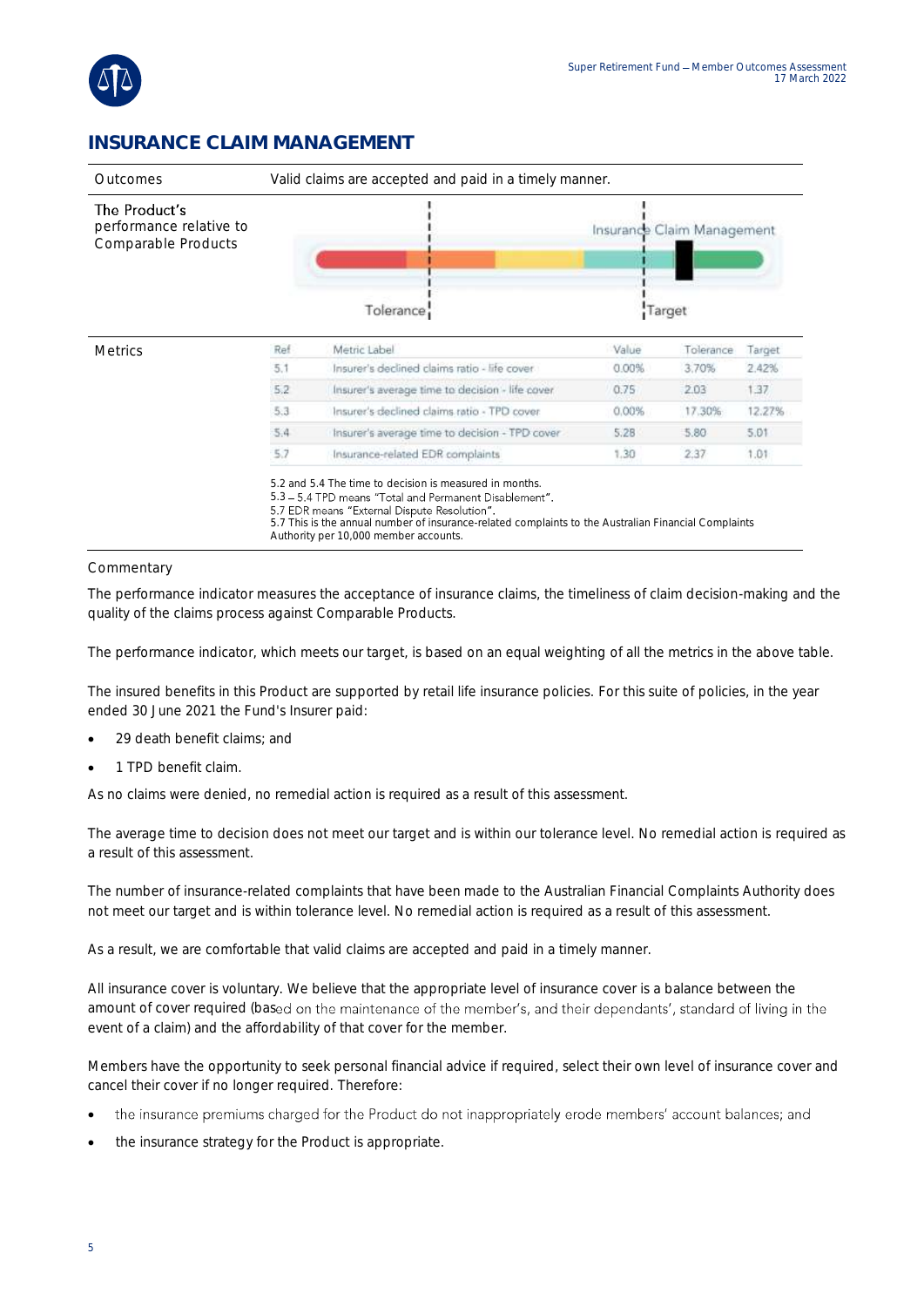

## **MEMBER SERVICES**

| Administration services satisfy member expectations.<br>Outcomes |     |                                                                                                                                                                                                                                                                                                                                                                        |                                          |           |        |
|------------------------------------------------------------------|-----|------------------------------------------------------------------------------------------------------------------------------------------------------------------------------------------------------------------------------------------------------------------------------------------------------------------------------------------------------------------------|------------------------------------------|-----------|--------|
| The Product's<br>performance relative to<br>Comparable Products  |     | Tolerance:                                                                                                                                                                                                                                                                                                                                                             | <b>Administration Services</b><br>Target |           |        |
| <b>Metrics</b>                                                   | Ref | Metric Label                                                                                                                                                                                                                                                                                                                                                           | Value                                    | Tolerance | Target |
|                                                                  | 7.1 | Administration-related EDR complaints                                                                                                                                                                                                                                                                                                                                  | 2.81                                     | 4.82      | 2.07   |
|                                                                  | 7.2 | Service Level Achievement                                                                                                                                                                                                                                                                                                                                              | 95.63%                                   | 90.00%    | 95.00% |
|                                                                  |     | 7.1 EDR means "External Dispute Resolution".<br>7.1 This is the annual number of administration-related complaints to the Australian Financial Complaints<br>Authority per 10,000 member accounts.<br>7.2 Service level achievement measures the portion of new member, contribution and benefit payment<br>transactions that were processed within our service level. |                                          |           |        |

#### Commentary

The performance indicator measures the delivery of administration services against our service levels.

The performance indicator, which does not meet our target and is within our tolerance level, is based on an equal weighting of the above metrics.

Service level achievement (95.63%) meets our target. No remedial action is required as a result of this assessment.

The number of complaints about administration services that have been made to the Australian Financial Complaints Authority does not meet our target and is within our tolerance level. No remedial action is required as a result of this assessment.

As a result, we are comfortable that administration services satisfy member expectations because of the high rate of service level achievement and the number of administration related complaints is within tolerance level. Therefore, we consider the options, benefits and facilities offered in the Product are appropriate for members.

### **SUSTAINABILITY**

| <b>Outcomes</b>                                                                            | The Product and Fund are sustainable and likely to deliver optimal outcomes in the<br>future. |                                  |           |           |           |  |
|--------------------------------------------------------------------------------------------|-----------------------------------------------------------------------------------------------|----------------------------------|-----------|-----------|-----------|--|
| The sustainability of the<br>Product and Fund<br>relative to Comparable<br><b>Products</b> |                                                                                               | Sustainability<br>Tolerance      | Target    |           |           |  |
| <b>Metrics</b>                                                                             | Ref                                                                                           | Metric Label                     | Value     | Tolerance | Target.   |  |
|                                                                                            | 8.2                                                                                           | Net member benefit flows p.a.    | $-10.51%$ | $-29.51%$ | $-1.52%$  |  |
|                                                                                            | 8.3                                                                                           | Average account balance          | \$73,107  | \$23,530  | \$124,315 |  |
|                                                                                            | 8.5                                                                                           | Movement in member accounts p.a. | $-15.72%$ | $-36.39%$ | $-8.01%$  |  |
|                                                                                            | 8.6                                                                                           | Average member age               | 60.0      | 58.00     | 48.70     |  |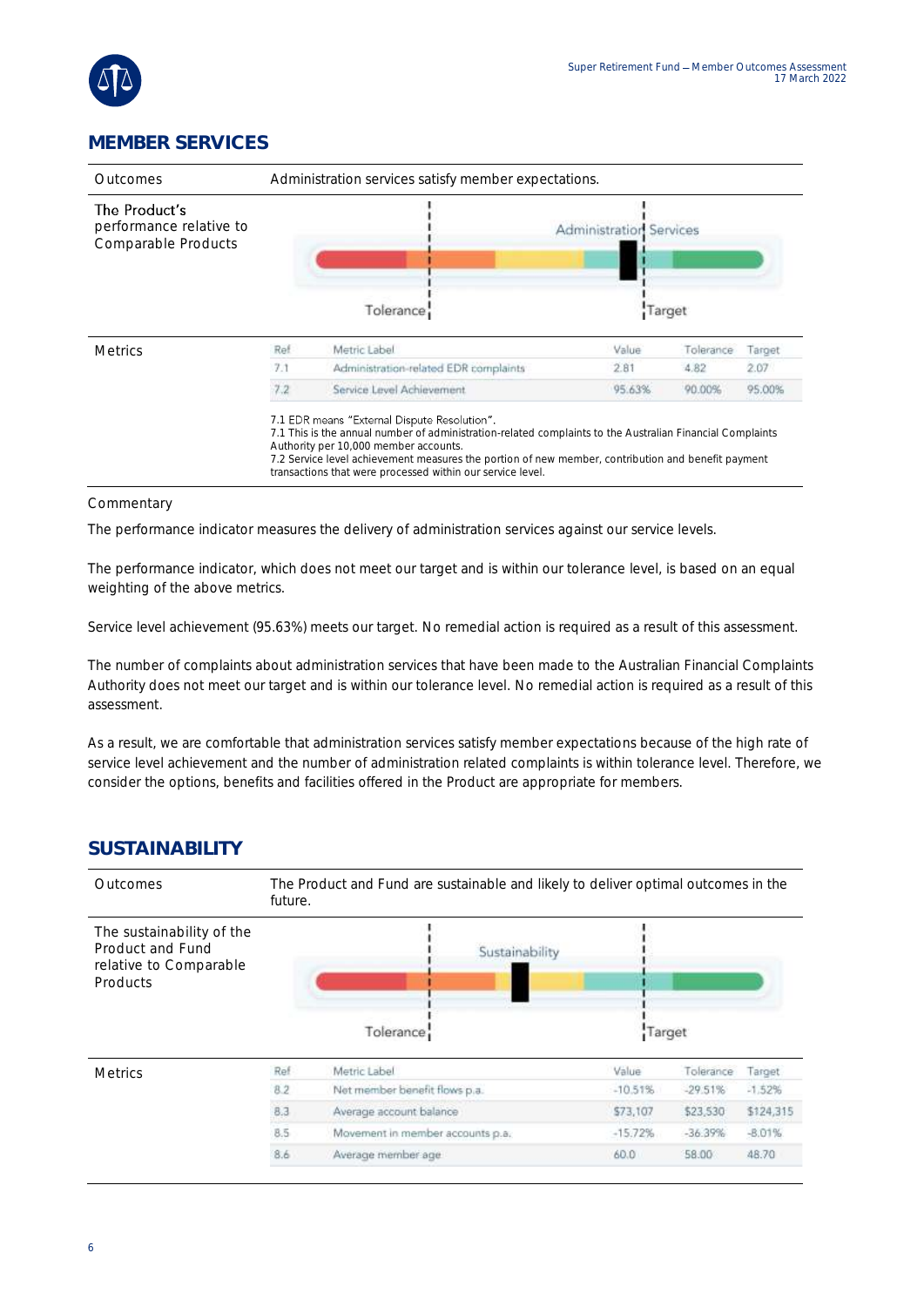

#### **Commentary**

The performance indicator measures the Fund's sustainability and likelihood of delivering optimal outcomes in the foreseeable future against other funds.

The performance indicator, which does not meet our target and is within our tolerance level, is based on an equal weighting of the above metrics. No remedial action is required as a result of this assessment.

As the Fund is closed to new members, movements in member accounts and the average member age are expectedly below our targets. We expect these indicators will move further away from our targets as members move closer to retirement.

With total member benefits of \$3.0b and almost 46,000 members, the Fund retains sufficient scale to support member outcomes into the future. Nevertheless, we continue to monitor the impact that the expected reduction in Fund size may have on member outcomes.

Therefore, we are comfortable that the scale of the Product and the Fund does not disadvantage members.

### **LIQUIDITY**



#### **Commentary**

The performance indicator measures the Fund's ability to meet benefit and rollover requests in a timely manner.

The performance indicator does not meet our target and is within our tolerance level. No remedial action is required as a result of this assessment.

We regularly monitor whether the investments and insurance policies would be able to meet cash requirements in extreme situations. Based on our analysis, we consider that benefits are supported by liquid investments and an insurer with a strong capacity to meet its financial commitments.

As a result, we are comfortable that the level of liquidity risk for the Product is acceptable.